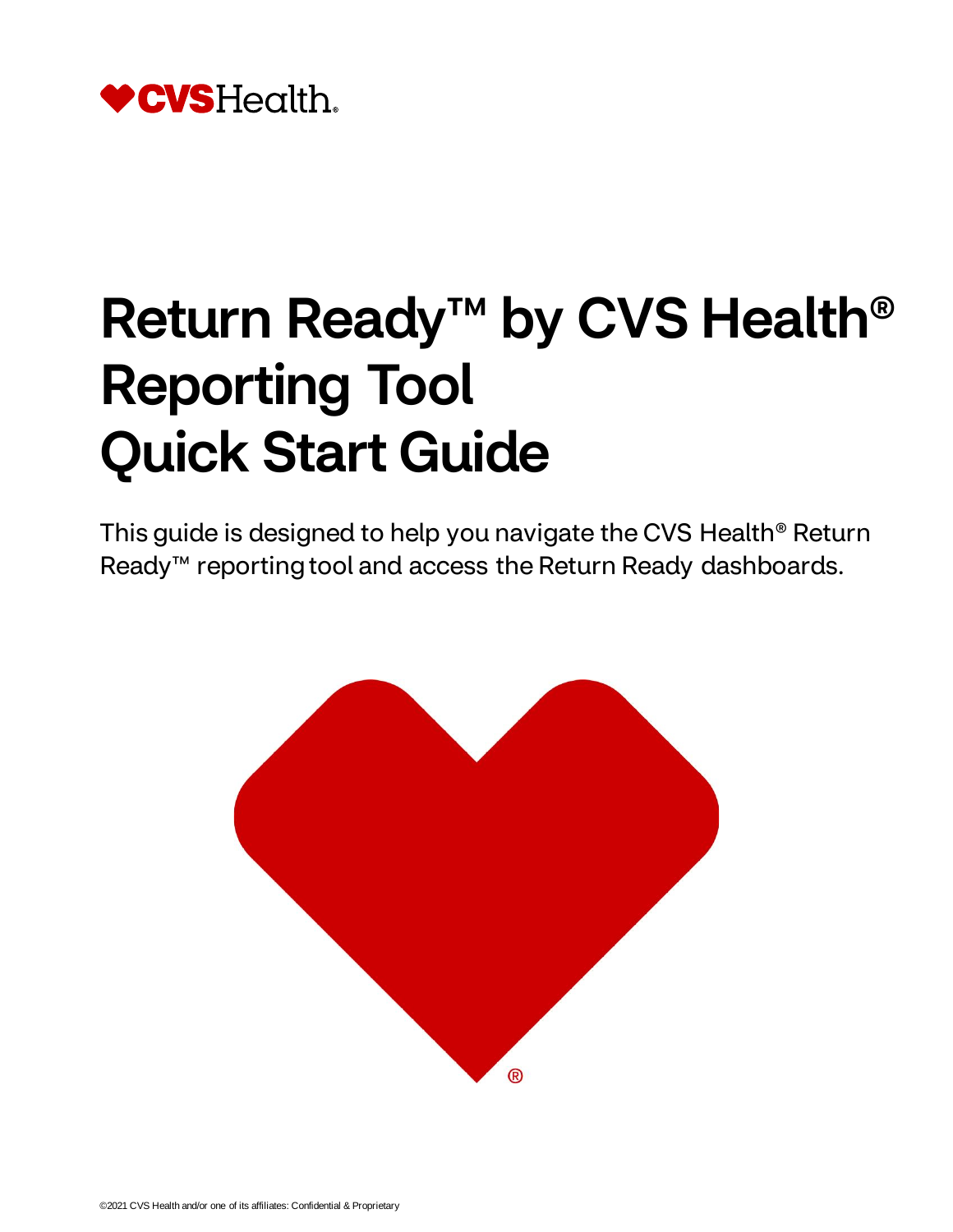## Part 1: Navigating the CVS Health® Return Ready<sup>™</sup> reporting tool

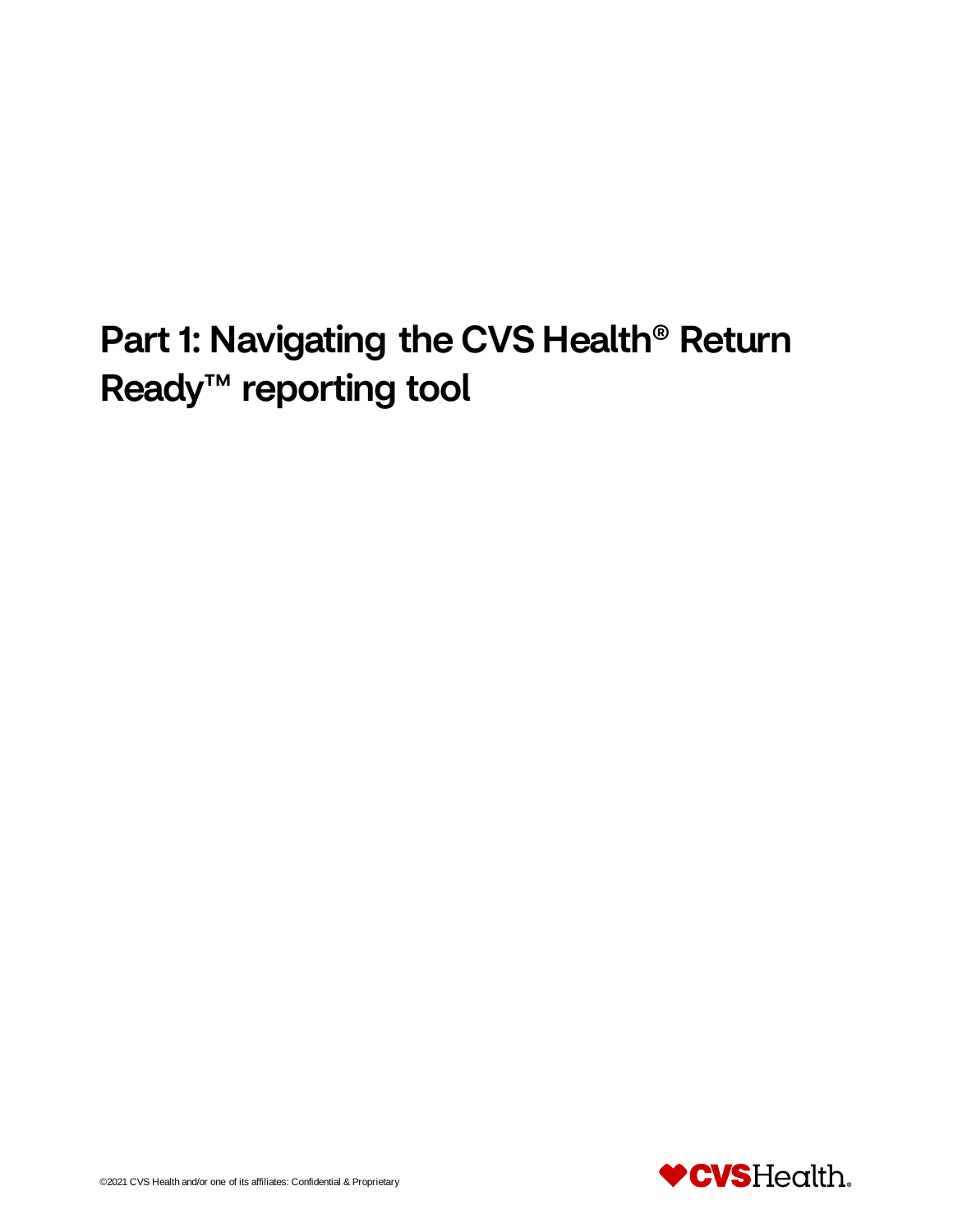### **Navigating the CVS Health® Return Ready™reporting tool**

#### **Signing in**

- 1. Access the Return Ready product using the following URL: [https://reports.cvshealth.com.](https://reports.cvshealth.com/)
- 2. Type your Username and Password provided by your CVS Health point of contact.
- 3. Click Sign In.

Note: The first time you sign in, you will be asked to reset your password. Please follow the password requirements provided on the screen.

| ♥CVSHealth.             |              |
|-------------------------|--------------|
| Login                   |              |
| Username                |              |
|                         |              |
| Password                |              |
| <b>FORGOT PASSWORD?</b> | <b>LOGIN</b> |

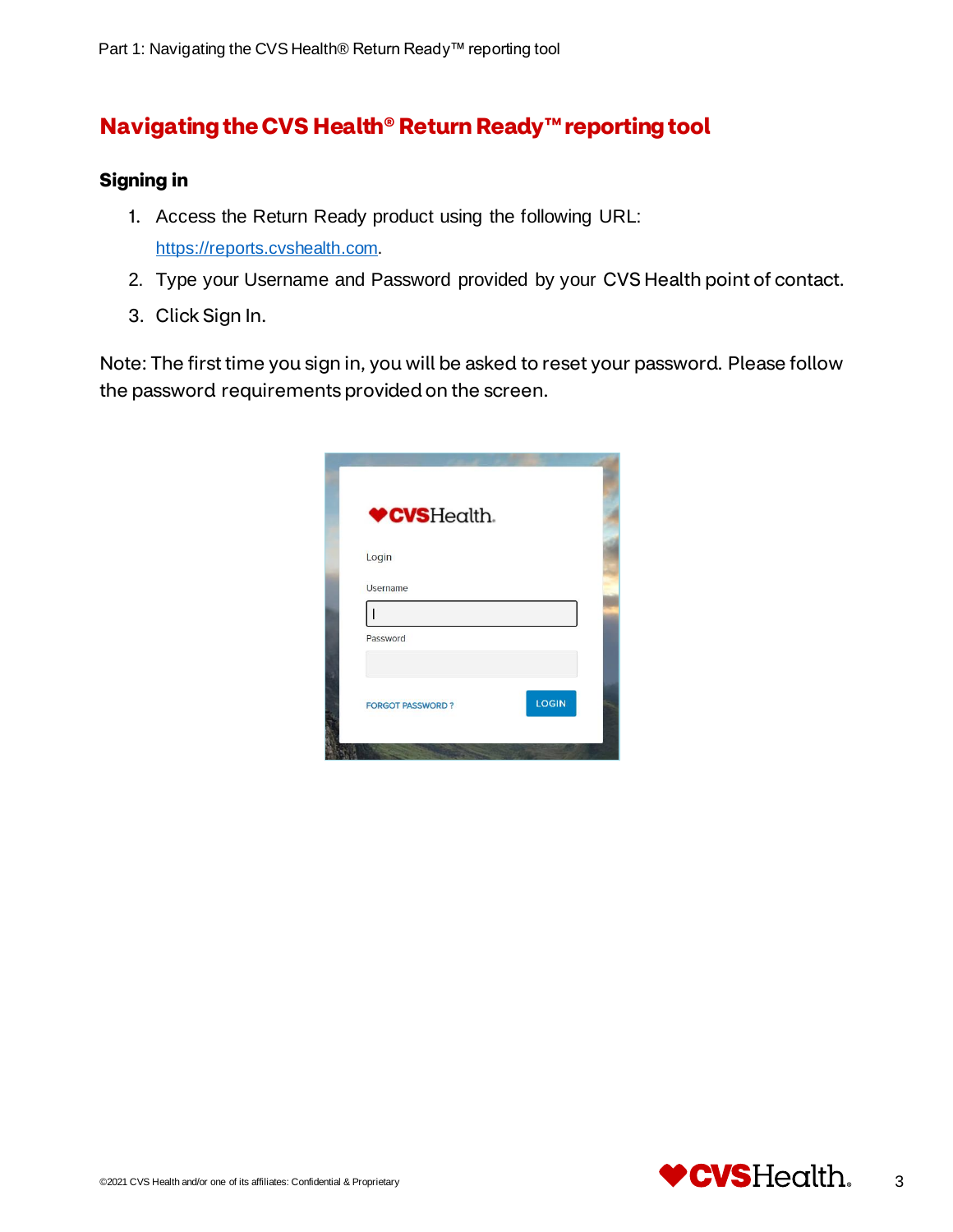#### **Accessing your COVID-19 Dashboards**

After logging in, you will be directed to the explorer view with a folder titled "CVS Health Return Ready." To access your reports, double-click on this folder twice.

|              | <b>ACME Corp</b><br><b>♥CVSHealth.</b><br>$\checkmark$<br>Jun 2020 through Jun 2021 | Q Search Everything |                   |                      |                                                 |  |
|--------------|-------------------------------------------------------------------------------------|---------------------|-------------------|----------------------|-------------------------------------------------|--|
|              | Explore > Main Menu                                                                 |                     |                   |                      |                                                 |  |
| G<br>Explore | Q Search Current Folder                                                             |                     |                   |                      | Y CONTENT FILTERS & EXPORT<br>CREATE NEW $\vee$ |  |
| 带<br>Cohorts | Name $\triangleq$                                                                   |                     | Type $\triangleq$ | Sharing $\triangleq$ | Last Updated $\triangleq$                       |  |
|              | <b>CVS Health Return Ready</b>                                                      |                     | Folder            | Global               | Aug 31 2021, 02:00 PM<br>☆                      |  |

Once you open the folder, you will see the following eight standard reports and dashboards, plus any additional personal/group share reports:

| <b>CVSHealth.</b>                                                       |                                                                                                                                          | <b>ACME Corp</b><br>$\checkmark$<br>Jun 2020 through Jun 2021 | Q Search Everything |                   |                                                 |                           |          |          |  |  |  |
|-------------------------------------------------------------------------|------------------------------------------------------------------------------------------------------------------------------------------|---------------------------------------------------------------|---------------------|-------------------|-------------------------------------------------|---------------------------|----------|----------|--|--|--|
| Explore > Main Menu > CVS Health Return Ready > CVS Health Return Ready |                                                                                                                                          |                                                               |                     |                   |                                                 |                           |          |          |  |  |  |
| G<br>Explore                                                            | Q Search Current Folder                                                                                                                  |                                                               |                     |                   | Y CONTENT FILTERS & EXPORT<br>CREATE NEW $\vee$ |                           |          |          |  |  |  |
| W<br>Cohorts                                                            |                                                                                                                                          | Name $\triangleq$                                             |                     | Type $\triangleq$ | Sharing $\triangleq$                            | Last Updated $\triangleq$ |          |          |  |  |  |
|                                                                         | н.                                                                                                                                       | CVS Health Return Ready Main Dashboard                        |                     | Dashboard         | Global                                          | Nov 20 2020, 12:31 PM     | ☆        |          |  |  |  |
|                                                                         | 99.                                                                                                                                      | <b>Detailed Patients All Results Report</b>                   |                     | Dashboard         | Global                                          | Nov 20 2020, 12:31 PM     | ☆        | $\cdots$ |  |  |  |
|                                                                         | н.<br>Detailed Patients All Results Report - Latest Available Results<br>н.<br>Eligible Patients with No Observed Completed Test Results |                                                               | Dashboard           | Global            | Nov 20 2020, 12:31 PM                           | ☆                         |          |          |  |  |  |
|                                                                         |                                                                                                                                          |                                                               | Dashboard           | Global            | Mar 02 2021, 11:55 AM                           | ☆                         | $\cdots$ |          |  |  |  |
| н.<br><b>Geomap of Positive Cases</b>                                   |                                                                                                                                          |                                                               |                     | Dashboard         | Global                                          | Nov 20 2020, 12:31 PM     | ☆        | $\cdots$ |  |  |  |
|                                                                         | B                                                                                                                                        | <b>COVID Testing Appointments</b>                             |                     | Report            | Global                                          | Nov 20 2020, 12:31 PM     | ☆        |          |  |  |  |
|                                                                         | B                                                                                                                                        | Patient All Test Results - Daily Near Real Time               |                     | Report            | Global                                          | Apr 23 2021, 01:15 PM     | ☆        | $\cdots$ |  |  |  |
|                                                                         | B                                                                                                                                        | Positive Test Results - Daily Near Real Time                  |                     | Report            | Global                                          | Aug 30 2021, 05:57 PM     | ☆        |          |  |  |  |
|                                                                         |                                                                                                                                          |                                                               |                     |                   |                                                 |                           |          |          |  |  |  |

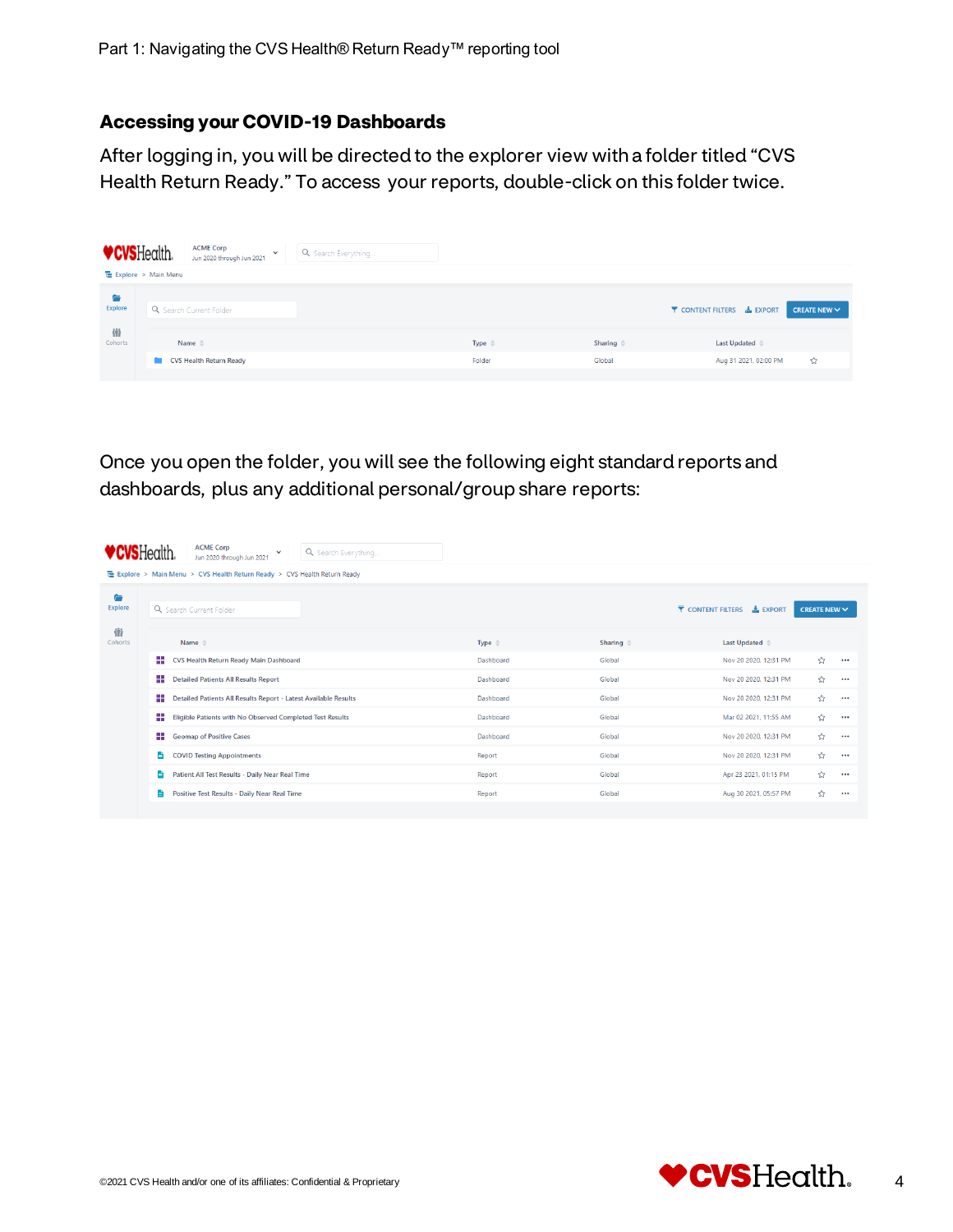#### **Running your COVID-19 Dashboards**

To run a report, simply double-click on the title of the report. This will open the report in your current browser tab.



#### **Exporting your COVID-19 Dashboards**

To export a report, click on the "EXPORT" button in the top right corner of the screen.



An overlay window will pop up asking what format you would like. Select your desired format and click "EXPORT." Your file will pop up in the lower left-hand corner of the screen.

Note: If your file does not pop up, make sure that your "pop ups" are not blocked.



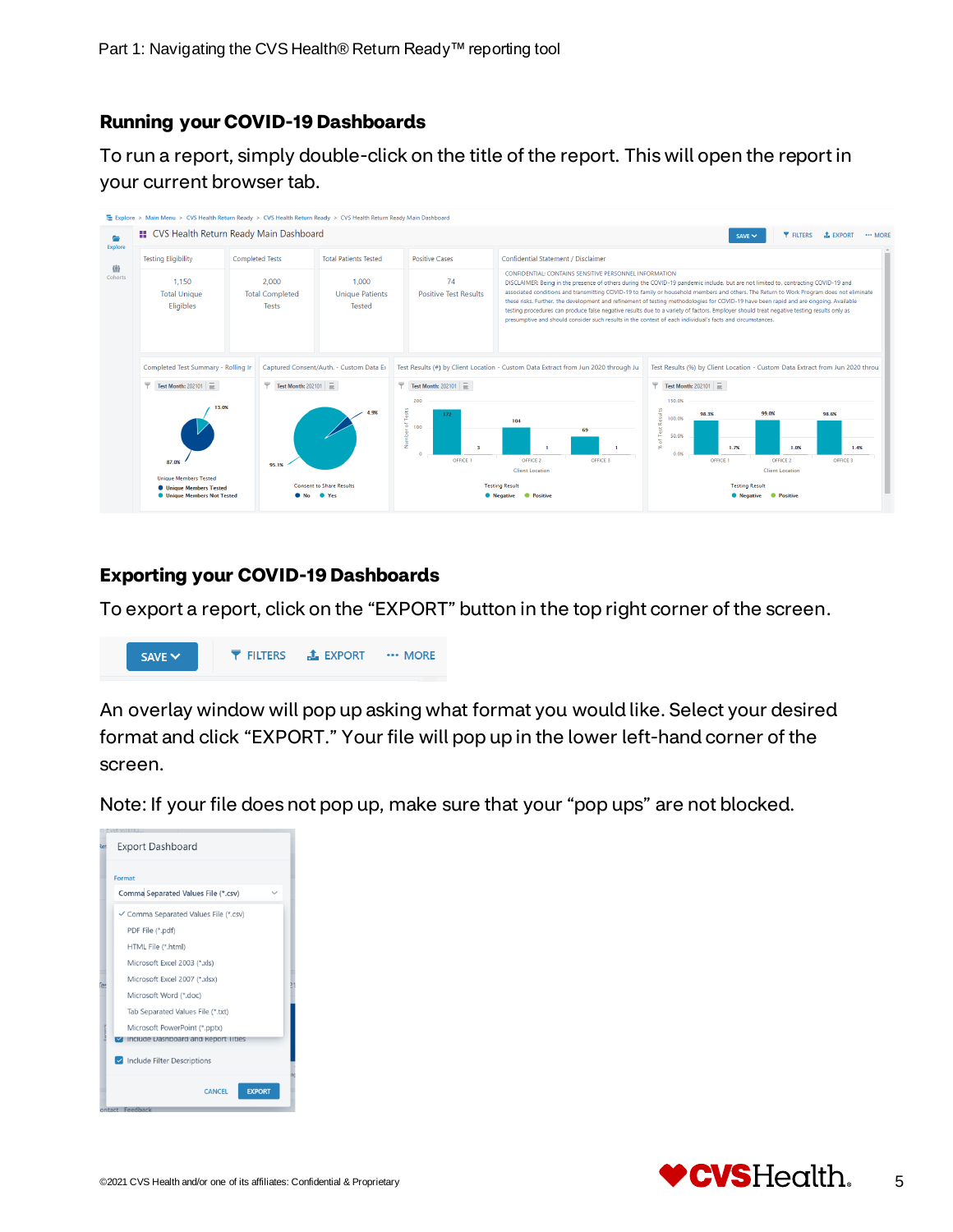#### **Optional Multi-Factor Authentication (MFA)**

Multi-Factor Authentication (MFA), sometimes called Two-Factor Authentication (2FA), is an extra layer of security designed to prevent someone from accessing your account even if they have your password. This functionality will provide an extra layer of protection for your sensitive healthcare data. Your organization may require MFA to be active for you to access the reporting portal.

This extra security measure requires identity verification using a randomized 6-digit code provided via Google Authenticator on your mobile device. To Set-up, please follow the instruction below.

#### **Download Google Authenticator**

1. On your mobile device, open Google Play or the Apple App Store.

2. Download Google Authenticator. resembles the multi-gray circle prior to downloading.



#### **Initial Setup**

1. Open Google Authenticator on your mobile device.

2. Next, go to the reporting tool login screen and enter your Username and Password and click Login.

3. Open Google Authenticator and scan the QR image. Alternatively, if you cannot scan, enter the provided code.